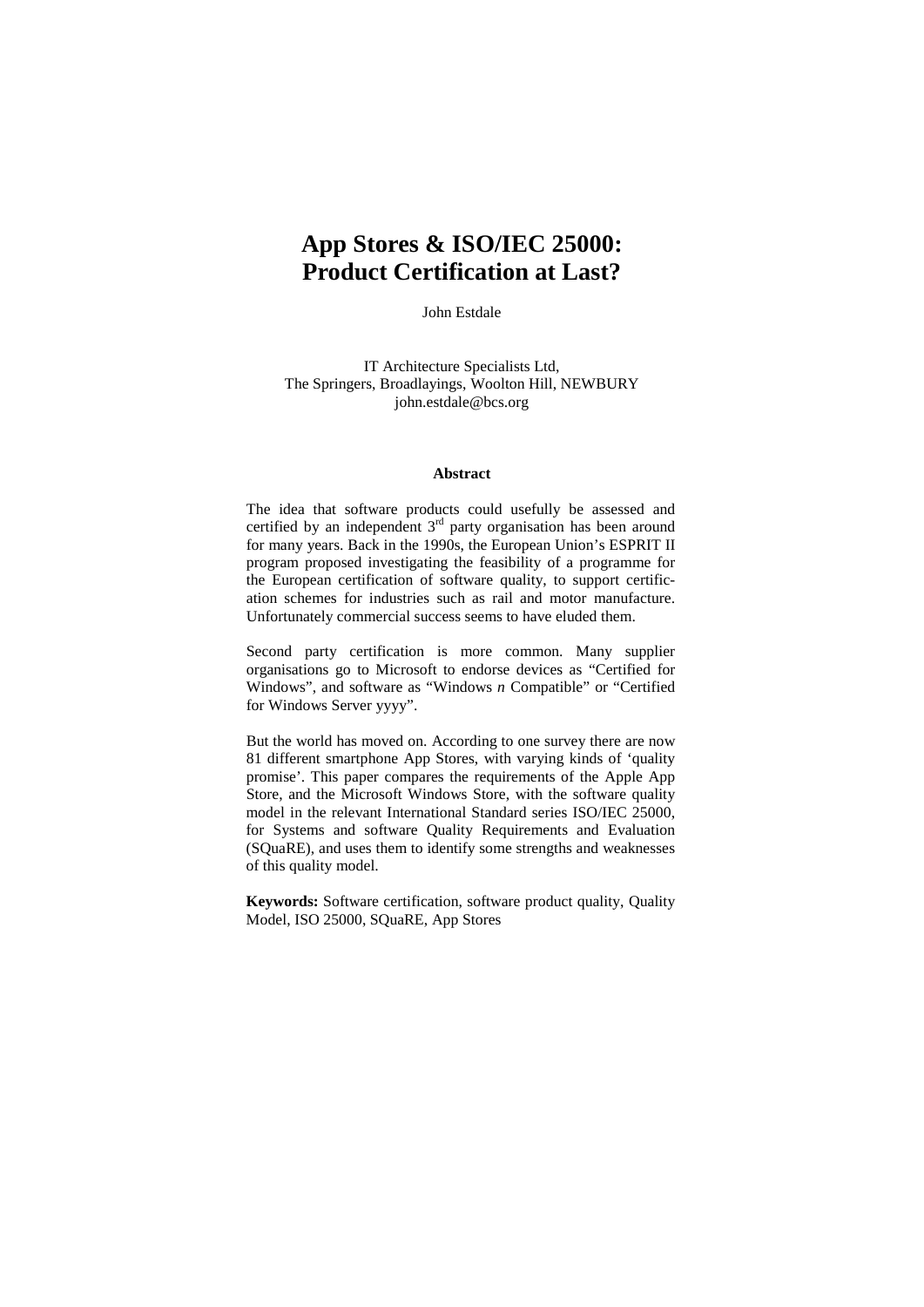# **1.0 Introduction**

Software products are initially considered for purchase based on their expected usefulness: their user-visible functions and features. Inevitably they will have practical limitations, in reliability, capacity, performance, maintainability, etc, informally summarised as their Non-functional attributes or 'quality'.

The idea of independent assessment and certification to assist acquirers is attractive. The European Union's ESPRIT II program considered it sufficiently important to fund as a research initiative [1] and it has been successfully applied to IT technology, eg computer language compilers/interpreters, Posix and OSI.

There has been less achieved with business and general-purpose applications. The two key problems have been the lack of accepted sets of objectively verifiable functional and non-functional requirements against which to assess, although industry analysts such as Gartner, provide a valuable service at a much higher, conceptual level.

Many academic and industry commentators have complained that much software is of poor quality, and that this needs to be improved. This led to the publication in 1991 of ISO/IEC 9126: *Software product evaluation – Quality characteristics and guidelines for their use* [2], whose purpose was to provide "the quality related measurement instruments that would allow ... the engineering of quality throughout the entire software product lifecycle." [3]. While working on its revision, ISO 9126-1 [4], ISO/IEC WG6 of the Software Engineering Subcommittee (SC7) recognised various limitations and decided to develop a second generation of standards [3]. Work started in May 2000 on the ISO/IEC 25000 series. There are some dozen standards currently, with more expected. There is a useful introduction and explanation in Esaki et al [5] and to the quality model in particular in Dominguez-Mayo et al [6].

# **2.0 Scope**

One survey found 81 different smartphone App Stores [7], but there are perhaps only a handful with real significance. This paper examines the published acceptance processes of a leading App Store from Apple, and that with the longest history, Microsoft's Windows Store.

### **2.1 Apple App Store**

By June 2015, there had been 100 billion applications downloaded from the Apple App Store, from a choice of 1.5 million [8]. Apple state [9]: "All apps submitted to the App Store … are reviewed to ensure they are reliable, perform as expected, and are free of offensive material." The focus of this paper is on the software quality requirements and hence on the App Store Review, the Review Guidelines [10], design guidelines [11, 12, 13] and some relevant implications arising from practice in Testing, Marketing and Distribution.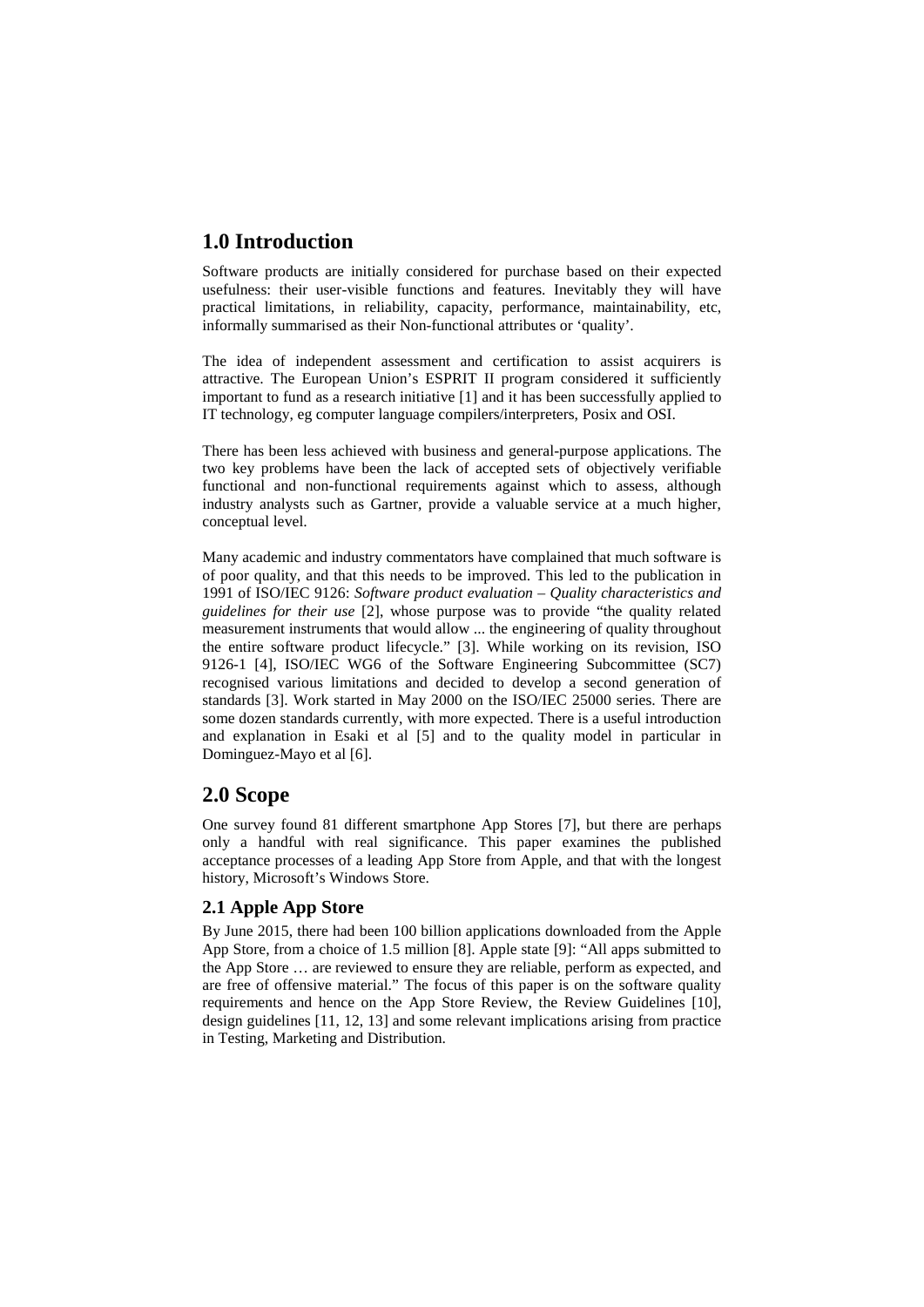#### **2.2 Microsoft Windows Store**

It is hard to know how many of the 2 billion PCs shipped to date are still in use, but 300 million are sold every year, and Windows still runs on over 90% of the world's desktops [14]. Microsoft's various certification schemes [15, 16, 17] go back at least to 1995. Windows Marketplace was launched in 2004, providing a platform for on-line, unmediated sales: an early App Store, since replaced by the Microsoft Store and then the Windows Store.

On the phone side, Nokia's original Ovi Store from 2009 [18] became the Nokia Store, and was then taken over by Microsoft to become the Windows Phone Store, which is now being merged with the Windows Store [19] and the Universal Windows Platform.

#### **2.3 ISO/IEC 25000 (SQuaRE)**

The ISO/IEC 25000 to ISO/IEC 25099 series of International Standards is entitled *Systems and software engineering -- Systems and software Quality Requirements and Evaluation*, hence the acronym: SQuaRE. The guide to the series, now in its  $2<sup>nd</sup>$  edition [20] states that "the general goal ... was to ... [cover] two main processes: software quality requirements specification and system and software quality evaluation; supported by a system and software quality measurement process. The purpose … is to assist those developing and acquiring systems and software products with the specification and evaluation of quality requirements."

The traditional ISO 9001 position was that quality concerned "conformance to specified requirements". This has been broadened to relate instead to "satisfy stated and implied needs". As the universe of such needs is not well-defined and classified, evaluation of quality is ultimately purchaser-dependant. App Stores generally sort applications into domain-based categories and sub-categories, and provide various other selection facilities.

The SQuaRE Quality Model has simplified that in ISO 9126, and now divides characteristics in two: Quality in Use: "the degree to which a product or system can be used by specific users to meet their needs to achieve specific goals ... in specific contexts of use" and Product Quality: "characteristics … that relate to static properties of software and dynamic properties of the computer system". Given the previously quoted focus on needs, one might ask why the second group, but ISO 25000 explains this as providing targets to drive development and verification, and to predict Quality in Use before delivery [20].

# **3.0 App Store Certification**

App Stores are generally commercial undertakings, intended to provide users of smartphones (or similar) with easy access to the widest possible range of prequalified applications, enabling potential customers to try them out, knowing that the important risks – to their finances, data privacy, device integrity and children, have been firmly addressed by trustworthy organizations, to mitigate the risk of dealing with product developers of whom they have never heard.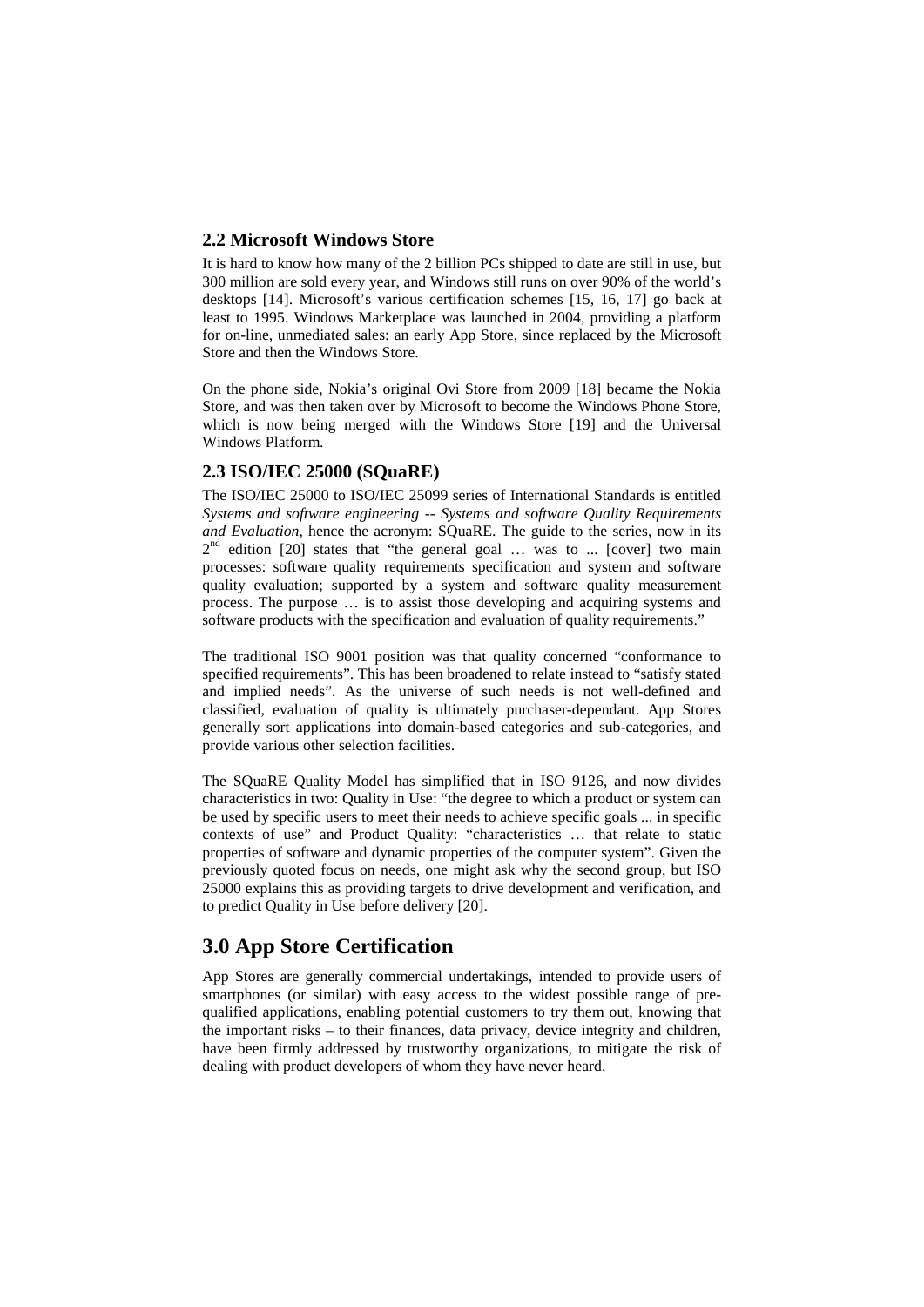Apple and Microsoft do not produce their own measures of 'goodness' for the public to use in selecting between alternative products. The purpose of their rules is to arrive at a simple accept or reject decision for their App Stores, assuring the market that the product is 'satisfactory' in some sense. It is left to buyers to decide whether they want to try the app, based on the supplier's description, etc.

"It's often said that people spend no more than a minute or two evaluating a new app." [21] Presumably that refers to consideration before installation, where the information available is limited [22]. However, the prices are much lower than for traditional PC applications, and indeed, many are free, so it becomes more costeffective for potential customers to trial an application whose 'safety' has been certified, and discard it if unsatisfactory, rather than spend a lot of time hunting for documentation, reviews etc.

# **4.0 Applying the ISO/IEC 25010: 2011 Quality Model**

Although ISO 9126 has been frequently used as a Quality Model in academic papers, many alternative quality models have been published over the years. Oriol et al [23] have compared 47 quality models for web services from 65 papers with ISO 25010 and found little consistency. Unlike a physical object, with clearly independent dimensions and well-defined measures (length, mass, time, electric current, thermodynamic temperature, luminous intensity, etc), concepts such as *compatibility* are somewhat nebulous, and indeed have been redefined and reorganised as part of the ISO 25000 work (se[e Table 1\)](#page-4-0).

Biscoglio and Marchetti [24] found similar difficulties in applying ISO 25000, which they described as "a conceptual framework and not a ready-to-use solution". Corral et al [25] examined the developer guidelines from six App Stores, and sorted them into the 42 sub-characteristics of the then draft stage (FDIS) of ISO/IEC 25010. This was used to derive the most important characteristics, to guide developers.

The two App Stores selected have many similarities, but this paper is not intended to compare them. Examples are chosen to demonstrate the way that current App Store rules could be mapped to the terms of ISO/IEC 25000.

The rest of this section follows the structure of the standard [26], looking at each defined characteristic in turn, and going down to sub-characteristic level where this is reflected in App Store practice. Italics are used throughout the paper to denote the 13 characteristics and 40 sub-characteristics defined by the ISO 25010 model.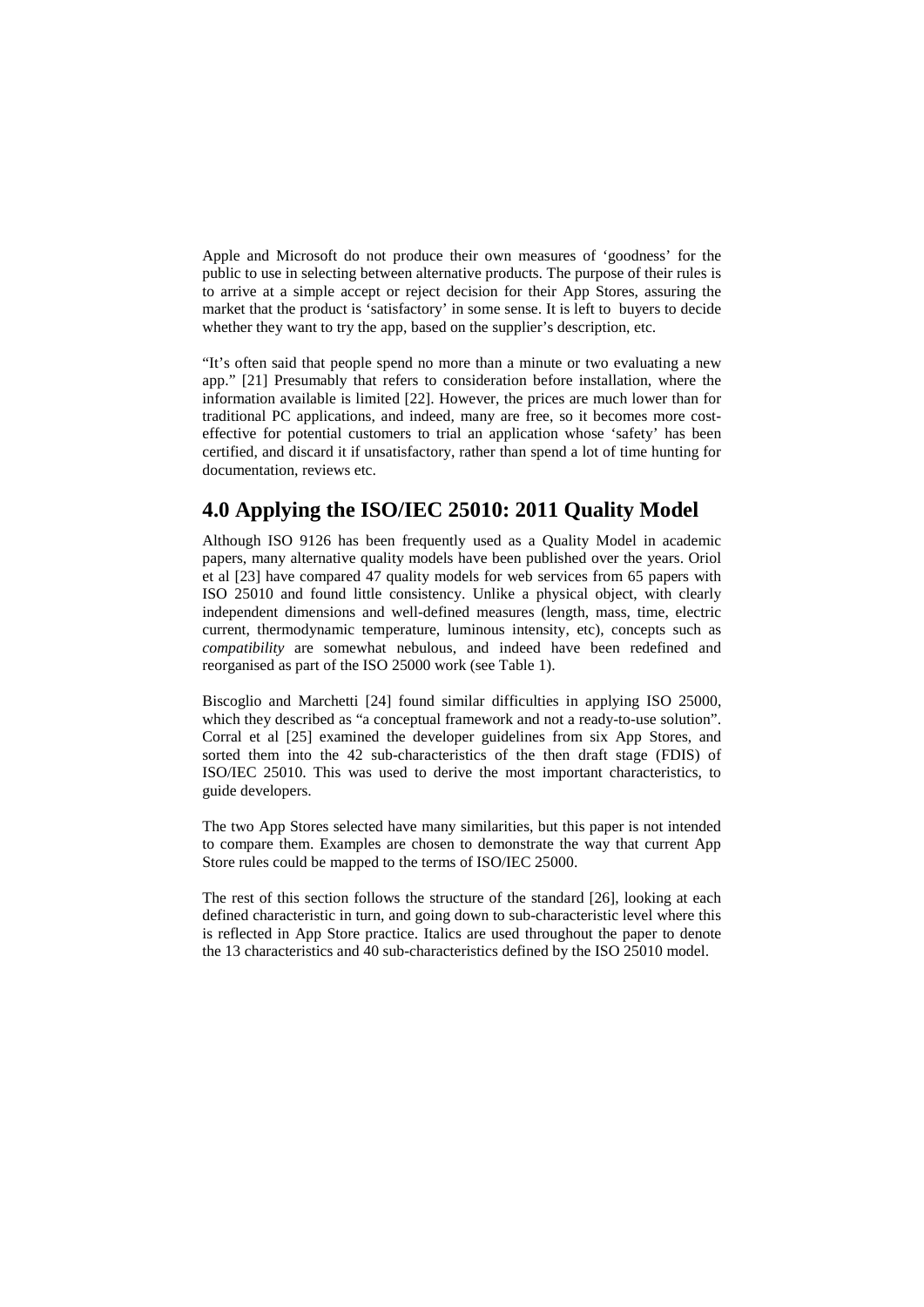| <b>Quality in use</b>                                                                                                                                                                                                                                                                                                  | <b>Product quality</b>                                                                                                                                                                                                                                                                                                                                                                                                                         | <b>Product quality (cont.)</b>                                                                                                                                                                                                                                                                                                                                                              |
|------------------------------------------------------------------------------------------------------------------------------------------------------------------------------------------------------------------------------------------------------------------------------------------------------------------------|------------------------------------------------------------------------------------------------------------------------------------------------------------------------------------------------------------------------------------------------------------------------------------------------------------------------------------------------------------------------------------------------------------------------------------------------|---------------------------------------------------------------------------------------------------------------------------------------------------------------------------------------------------------------------------------------------------------------------------------------------------------------------------------------------------------------------------------------------|
| Effectiveness<br>• Efficiency<br>• Satisfaction<br>- Usefulness<br>- Trust<br>- Pleasure<br>- Comfort<br>$\bullet$ Freedom from risk<br>- Economic risk<br>mitigation<br>- Health and safety risk<br>mitigation<br>- Environmental risk<br>mitigation<br>• Context coverage<br>- Context completeness<br>- Flexibility | • Functional suitability<br>- Functional completeness<br>- Functional correctness<br>- Functional<br>appropriateness<br>• Performance efficiency<br>- Time behaviour<br>- Resource utilization<br>- Capacity<br>• Compatibility<br>- Co-existence<br>- Interoperability<br>• Usability<br>- Appropriateness<br>recognizability<br>- Learnability<br>- Operability<br>- User error protection<br>- User interface aesthetics<br>- Accessibility | • Reliability<br>- Maturity<br>- Availability<br>- Fault tolerance<br>- Recoverability<br>• Security<br>- Confidentiality<br>- Integrity<br>- Non-repudiation<br>- Accountability<br>- Authenticity<br>• Maintainability<br>- Modularity<br>- Reusability<br>- Analysability<br>- Modifiability<br>- Testability<br>• Portability<br>- Adaptability<br>- Installability<br>- Replaceability |

Table 1: ISO/IEC 25010: 2011: Characteristics and sub-characteristics

### <span id="page-4-0"></span>**4.1 Quality in Use**

#### **4.1.1 Achievement of needs**

In general App Stores do not seek to direct the user functionality of applications submitted. Indeed they encourage new ideas. Much of the content of App Stores consists of games, or items for entertainment. Apple's functional requirement is: "If your App doesn't do something useful, unique or provide some form of lasting entertainment, or if your app is plain creepy, it may not be accepted." [10] However Apple does attempt to restrict the silly, witness their statement: "We don't need any more Fart apps" [27], (which raises the question of how they determine whether a new one provides a significant advantage over the many already in store!)

This is somewhat of a stretch from SQuaRE's more solemn discussion of "stated and implied needs", and one should bear this broader view of applications in mind when interpreting the standard.

The App Stores have no general rules about meeting users' functional needs and the overall *effectiveness*, *efficiency*, *satisfaction* and completeness (called *context coverage*) with which they are achieved. Apparently this is a matter for the potential user to evaluate for themselves, as only they know their needs in detail.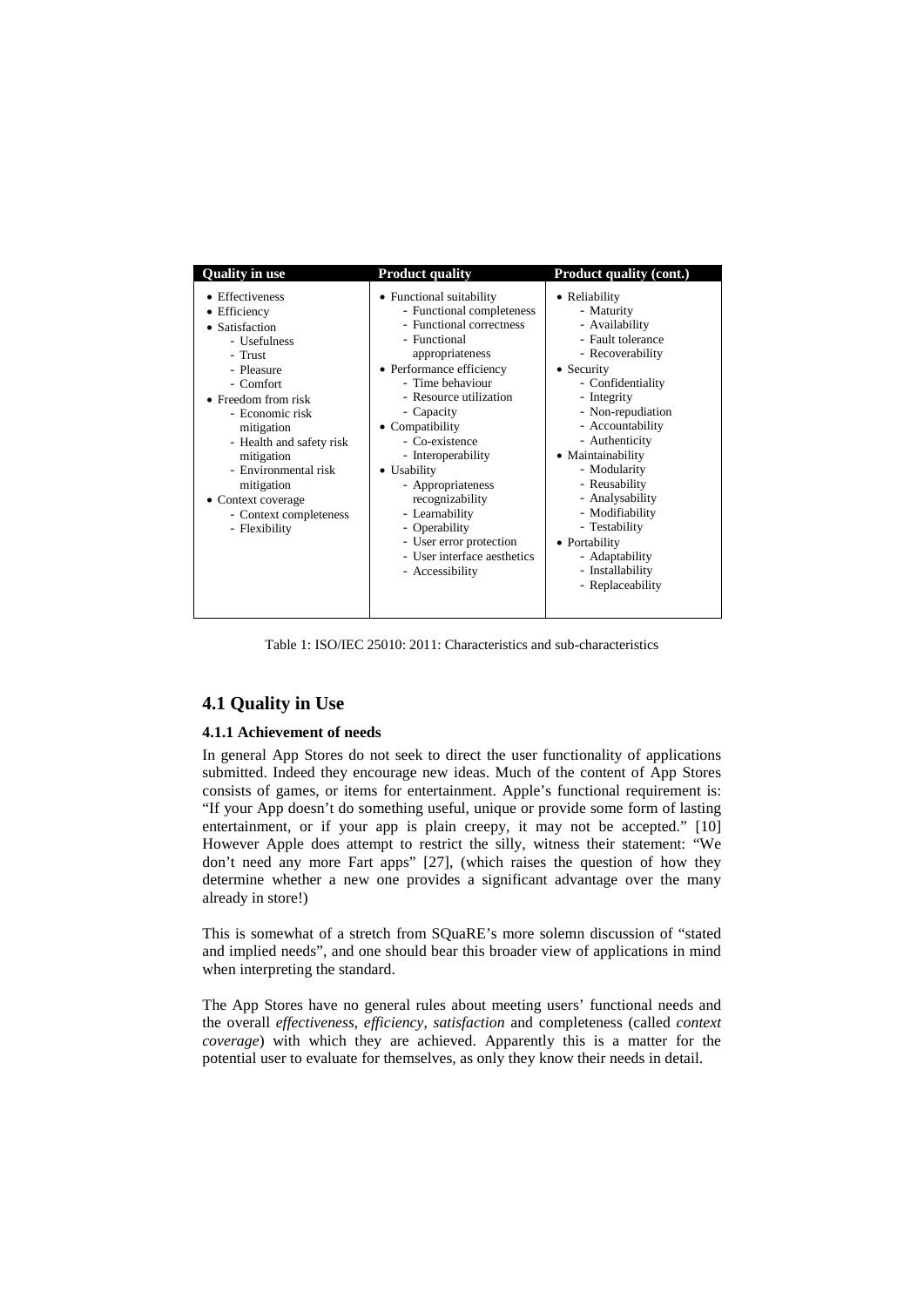#### **4.1.2 Freedom from risk**

The draft ISO/IEC 25022 [28] discusses potential metrics for this characteristic, but focusses on safety issues arising from the users' physical interactions with the smartphone. Smartphone apps do not normally engage with physical hazards and should not be safety-critical.

Apps in the Windows Phone Store are subject to a content policy, which exists to guide app developers, and to facilitate restriction or banning of certain content [29]. Examples of restricted or banned content include pornography, promotion of violence, discrimination, hate, or the use of drugs, alcohol and tobacco. Suggestions or depictions of prostitution, sexual fetishes, or generally anything that "a reasonable person would consider to be adult or borderline adult content" will be forbidden from the marketplace [30].

Both App Stores have controls on in-app purchases, to protect the bill payer, and restrict opportunities for gambling and money laundering.

#### **4.2 Product quality**

#### **4.2.1 Functional suitability**

This quality property is again relative to stated and implied needs. It is left to potential customers to do their own assessment and selection. Many producers adopt a 'soft marketing' approach by providing a free basic or sample package, with important functionality requiring a payment to be made.

#### **4.2.1 Performance efficiency**

Performance relative to the resources used is not addressed in the App Store rules, perhaps because apps run on a dedicated and personal platform, so efficiency is not normally a significant issue.

#### **4.2.2 Compatibility**

This is divided into *interoperability* between applications – the exchange and use of information, and *co-existence* – the impact on other products sharing the same platform. Thus it does not include compatibility with a specific platform or platforms.

#### **Required operating environments**

This is actually a critical matter to all commercially-minded smartphone vendors, as they want to ensure that they can design new and improved platforms in the future, whilst minimising the impact on existing applications. Note that the platform is not only the hardware and firmware of the computer processor concerned, but its devices, operating system, and any other services available to applications. It is desirable to be able to revise or replace any of these. Thus the platform supported by an App Store is not a single phone model on which the application can be tested and simply work or fail, but is a set of specifications of what services and facilities may be used, and usually some specific exclusions on what may not, primarily device- and implementation- specific idiosyncrasies: a purely 'virtual platform', that cannot be exactly physically implemented for testing on.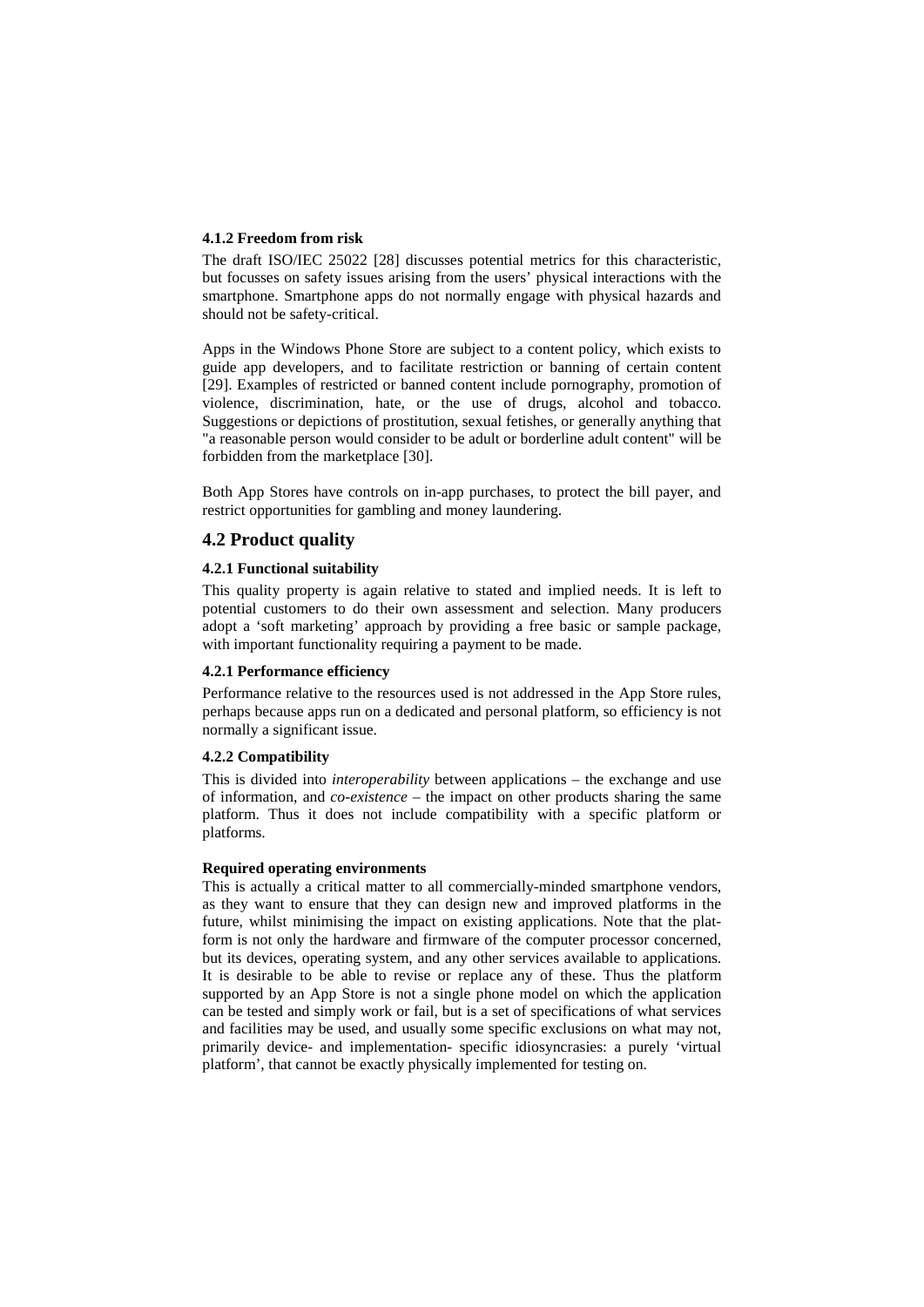Both Apple and Microsoft specify a range of smartphones and tablets on which approved applications must run. Apple prohibits the use of non-public APIs, accessing outside the designated container, and using background services for unsupported purposes [10].

#### **4.2.3 Usability**

*Appropriateness recognizability* is described as "the degree to which users can recognize whether a product or system is appropriate for their needs". The notes mention associated documentation. For App Store purchases, this will normally be information offered to customers by the App Store, some authored by the vendors, but perhaps including reviews and comments left by earlier users.

Apple's UI design advice [13, 12] addresses *user interface aesthetics*, *accessibility* (to people with disabilities), *user error protection* and consistency of UI features, supporting *operability* and *learnability*. As Apple says: "Consistency [within the iOS environment] lets people transfer their knowledge and skills from one part of an app's UI to another and from one app to another app." [13]

Apple expects that applications should not be simply ported to its platform, but should be reconsidered in the iOS environment, and should adopt its paradigm (or "Themes"), its UIKit framework of common UI elements, etc [12], further refining the virtual platform specification.

#### **4.2.4 Reliability**

The main sub-characteristics of *availability* and *recoverability* are more obviously relevant to continuous real-time systems. However, with many smartphone applications expected to continue processing in the background [21], they should be applied.

*Fault tolerance* is addressed by "the app must continue to run and remain responsive to user input after the exception is handled." [29] Microsoft also include a requirement for graceful shutdown and will fail an application that closes unexpectedly.

#### **4.2.5 Security**

Much of the security surrounding an app is provided by the operating environment, with the applications and settings chosen by the device owner.

"iOS is designed and built to … accept and install software that has been approved by Apple and run through the App Store. As such Apple has pretty much guaranteed that you won't encounter any malicious software on your iOS device." [31]

Applications are required to conform to the virtual platform specification, which includes rules against loading more code, and controls on stored and real-time personal data detected by the device (such as location and audio or video input).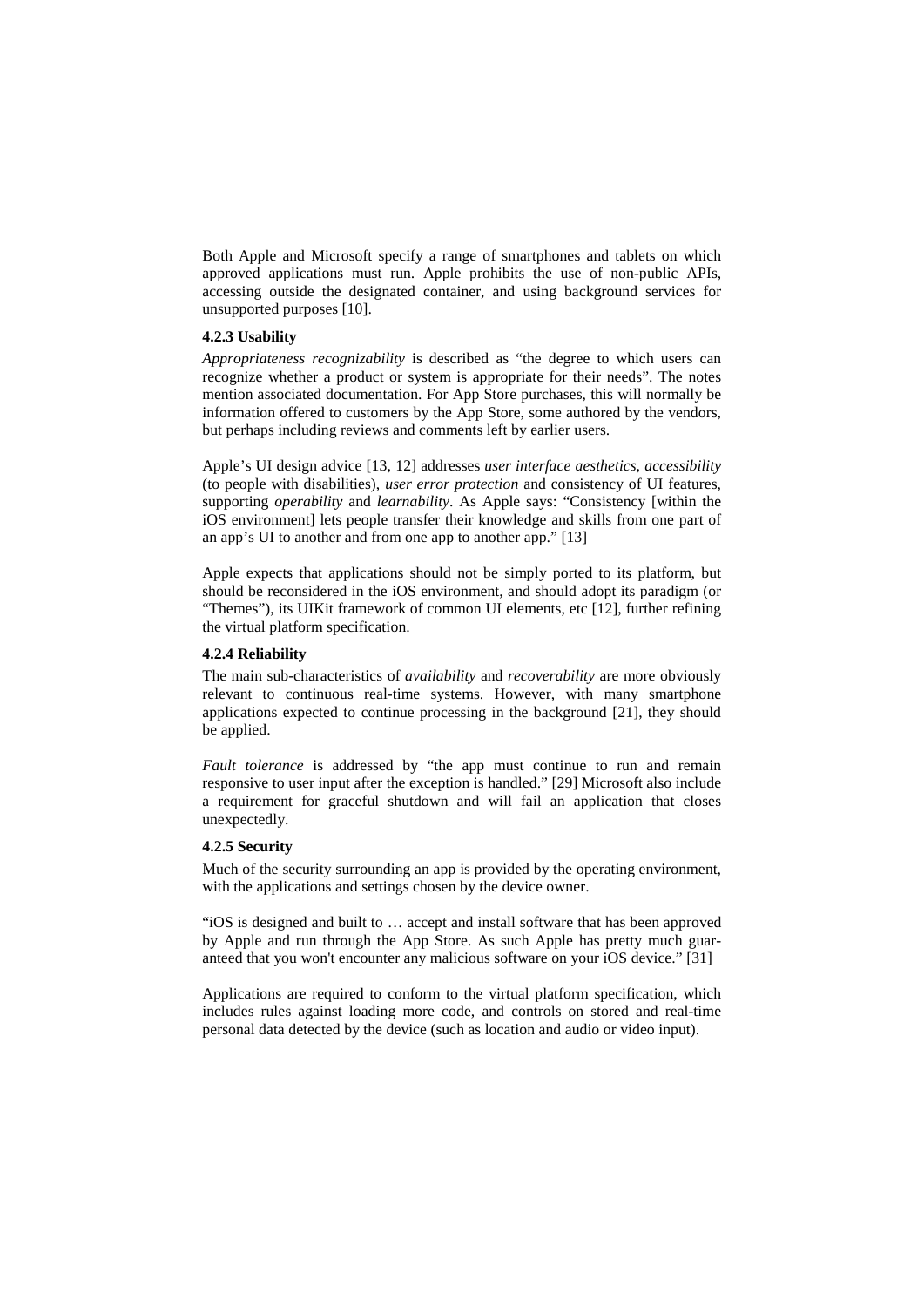If personal data is collected, the Microsoft Windows Store requires the vendor to publish a Privacy Policy.

#### **4.2.6 Maintainability**

*Maintainability* (and *portability*) are normally supplier-side issues and would not appear to be relevant to the normal App Store purchase of an application, to run on the device in hand. However, ISO 25010's description of *maintainability* includes modifications carried out by "business or operational staff, or end users". App Stores do have rules about user settings eg notifications, permissions, etc, which could be assigned to this characteristic, or perhaps to *usability*, under *operability*.

*Analysability* includes the ability to "diagnose … causes of failures". Apple requires that diagnostic messages are correct, and also disallows the installation or launch of other executable code, probably to provide some pragmatic limit on the functionality that has to be reviewed.

*Testability*: the Microsoft evaluation process requires the provision of any login credentials, gift cards and server access needed, with appropriate written advice. Many of its traditional certifications provide mandatory test suites [32, 16].

#### **4.2.7 Portability**

*Portability* is concerned with transfer "from one ... environment to another", so is presumably intended to cover activities beyond mere download and installation on a known supported platform. Traditionally this is an activity for developers, working on source code, and is not normally an advertised feature of App Store applications. However, *portability* in this standard includes adaptation for "different … operational or usage environments" and by end users, so is partly addressed by the ability to run on any instance of the specified virtual platform, as discussed in 4.2.2.

The notes mention report formats, so *portability* should perhaps include rotating the device to move between portrait and landscape display orientation.

*Replaceability* of one product by another is not generally addressed by the App Stores. However, again the small print of the standard broadens the concept, to include the ease with which a new version of a product can replace an earlier one.

#### **4.3 Other**

There are a number of requirements in the App Store rules that do not seem to be directly addressed in SQuaRE. We now examine the most important of these.

#### **4.3.1 Software faults**

"Apps that crash … [or] that exhibit bugs will be rejected." [10] Arguably these are covered by SQuaRE's *functional correctness*, but Apple's wording gives clear acceptance criteria. Although their App Store Review includes a certain amount of testing, there is no indication that this goes beyond 'exploratory testing'. Nor does it seem that user error reports result in immediate disqualification.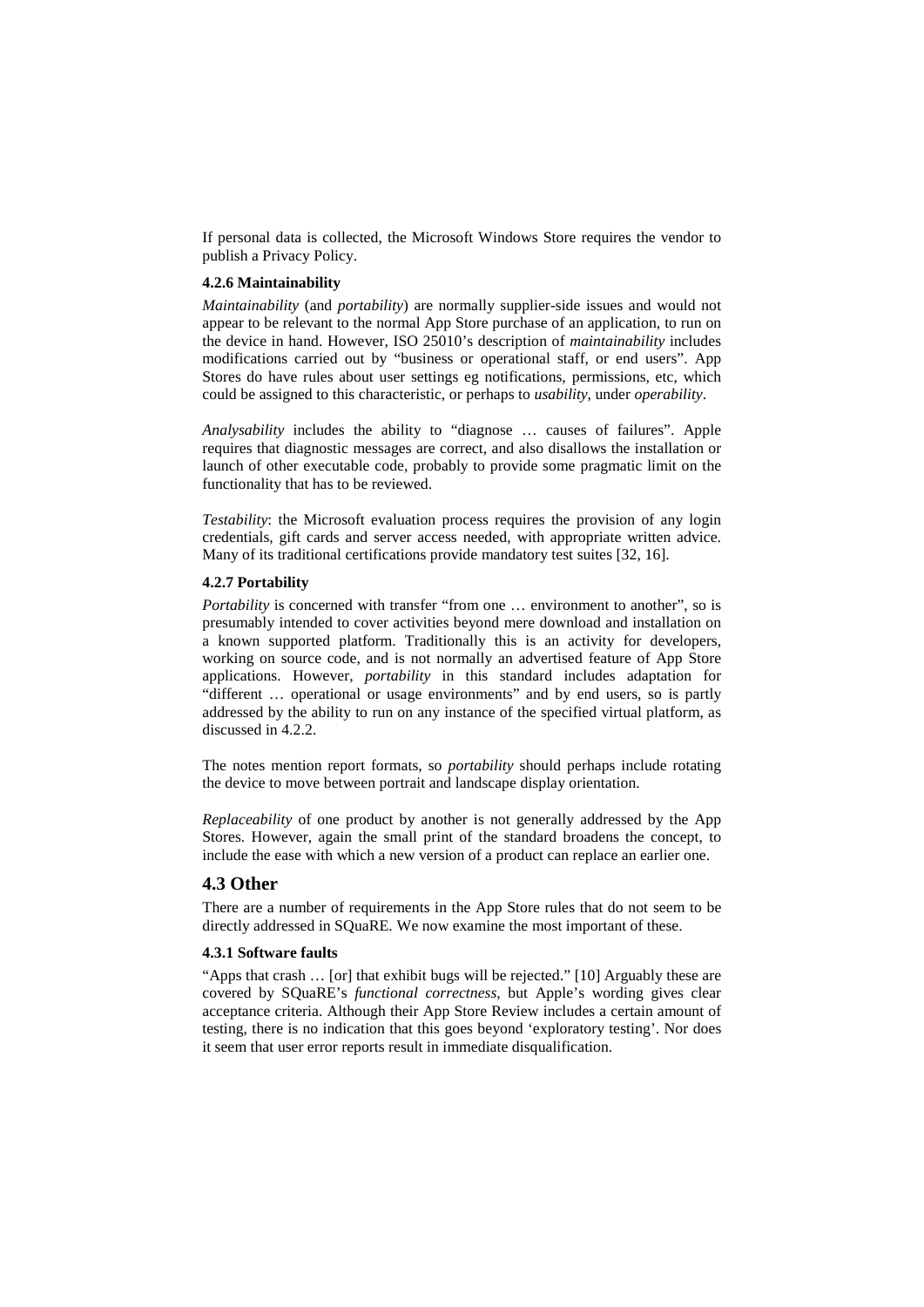#### **4.3.2 Honesty and Openness**

There are general rules around open and honest communication – both for the customer contemplating a purchase, and for the user employing the app. Reasons for rejection include [10]:

- "Apps that do not perform as advertised by the developer"
- "[Apps] that include undocumented or hidden features inconsistent with the description"
- "Apps that are intended to provide trick or fake functionality that are not clearly marked as such"

More drastically, "if you attempt to cheat the system … you will be expelled" [10]. Misleading documentation does not seem to be envisaged in the SQuaRE quality model.

#### **4.3.3 Access**

Apps should be usable by all potential users (and not arbitrarily restricted) [10]. This can be put under SQuaRE's *context completeness* within the scope of the acquirer's specified contexts of use, and under *flexibility* beyond.

#### **4.3.4 Intuitive (and simple)**

Whilst the advent of the home PC massively extended the market for applications, the smartphone revolution is an order of magnitude bigger, bringing in a whole range of users who don't need to know about files, folders, etc. [33] This aspect can be covered under SQuaRE's *accessibility*, or perhaps *user error protection* or *operability*.

#### **4.3.5 Readiness**

Applications should be presented as fully supported production versions and not "cobbled together in a few days" [10].

# **5.0 Analysis**

The two App Stores studied here are a highly successful answer to a consumer need for certification. They have apparently not followed the SQuaRE standards. Reviewing their product requirements against SQuaRE, the 'fit' is not straightforward, and requires interpretation of the characteristics and subcharacteristics offered. Some of ISO 25010's defined characteristics are rather abstract, combining several concepts, not all immediately evident. Where alternative allocations exist, it is likely that users of SQuaRE will differ, reducing the comparability of product reports.

If Apple or Microsoft had started with SQuaRE, it seems unlikely that they would have generated the less obvious requirements discussed in section 4. It could be helpful to list the more obscure interpretations for each of the (sub-)characteristics in a future version of the standard.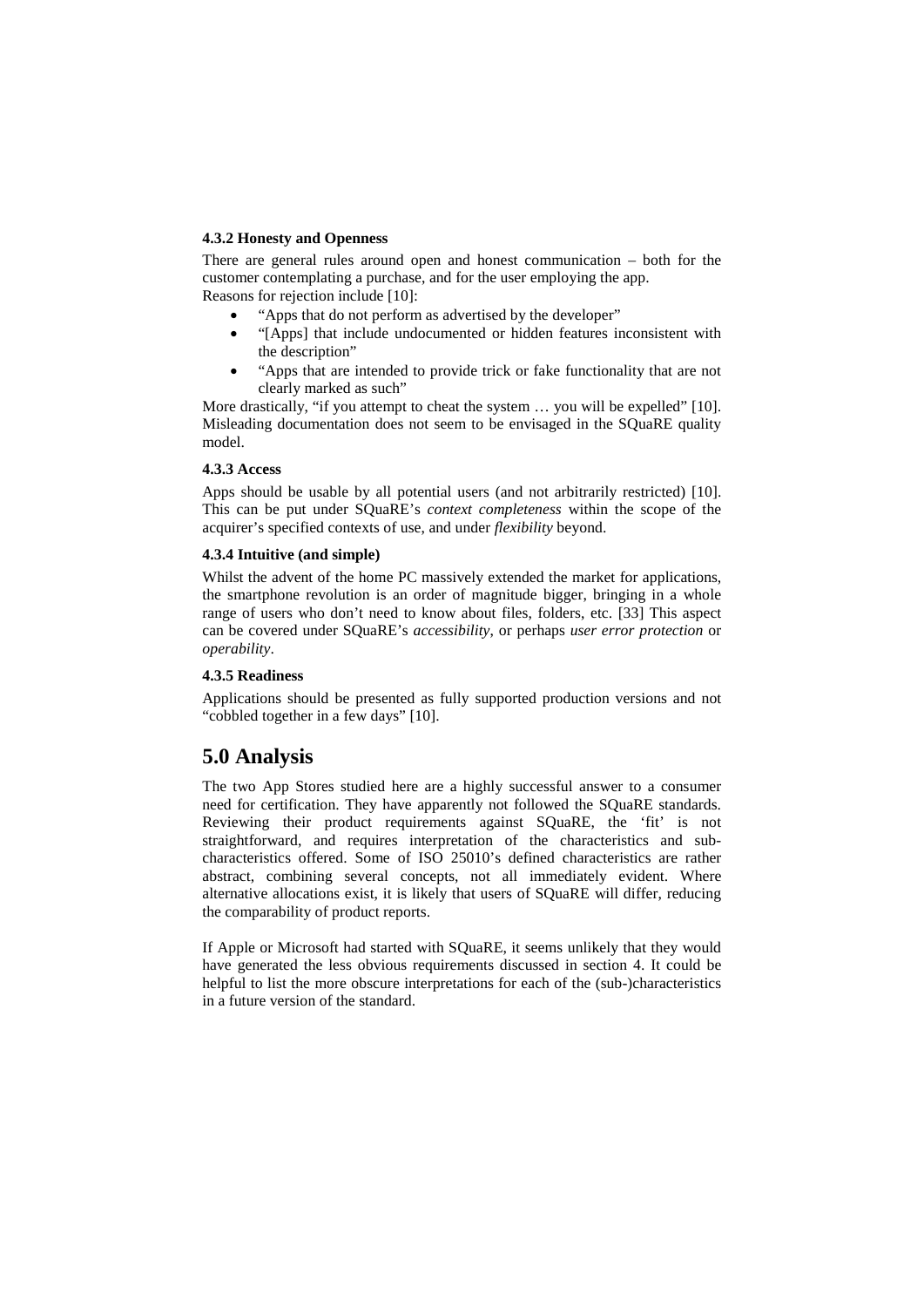An important extension to the SQuaRE set is ISO/IEC 25051 [34], which deals with RUSP: "ready-to-use Software Product". It mentions smartphones though not App Stores, and is intended to support certification schemes. It requires very substantial vendor documentation, including "verifiable evidence of compliance" of each software quality characteristic declared according to the ISO 25010 quality model, so is unlikely to be adopted for the usual limited functionality and supporting materials of a smartphone app.

### **6.0 Conclusions**

The SQuaRE series of standards provides a more in-depth treatment of software quality models than any previous standards, and should become the new reference. Nevertheless, it will be hard to create an accepted set of objective metrics, as the characteristics will need substantial further refinement into quantifiable measures.

The App Stores reviewed here have built up their assessment rules and certified over 2 million applications against them. The fees for suppliers are cheap, less than a day's consultancy. Clearly product certification is here, although without the functional assessment: not what researchers were thinking of, 25 years ago.

### **7.0 References**

- 1 Esprit, Esprit 1988 Annual Report. CEC 1989, ISBN 9282608921
- 2 ISO/IEC 9126: 1991, *Software product evaluation – Quality characteristics and guidelines for their use*
- 3 Suryn W, Abran A, April A, Hamza M H, ISO/IEC SQuaRE: The Second Generation of Standards for Software Product Quality. Proceedings of IASTED, 7th International Conference on Software Engineering and Applications, pp807-814, California, Nov 2003
- 4 ISO/IEC 9126-1: 2001 *Software engineering -- Product quality -- Part 1: Quality model*
- 5 Esaki K, Azuma M, Komiyama T, Introduction of Quality Requirement and Evaluation Based on ISO/IEC SQuaRE Series of Standards. Proceedings of ISCTCS 2012, International standard conference on trustworthy computing and services, pp94-101, Beijing, May 2012
- 6 Dominguez-Mayo F, Escalona M, Mejias M, Ross M, Staples G (2012). Quality evaluation for Model-Driven Web Engineering methodologies, Information and Software Technology, 54, pp1265-82
- 7 Slinger J, Bloemendal E, Defining App Stores: The role of curated marketplaces in software ecosystems. Lecture Notes in Business Information Processing vol 150, 2013, pp195-206, Elsevier 2014, ISBN 9783642393358
- 8 Statista Inc (2016). Cumulative number of apps downloaded from the Apple App Store from July 2008 to June 2015 (in billions). Retrieved 28th January 2016, from Statista: [http://www.statista.com/statistics/263794/number-of](http://www.statista.com/statistics/263794/number-of-downloads-from-the-apple-app-store/)[downloads-from-the-apple-app-store/](http://www.statista.com/statistics/263794/number-of-downloads-from-the-apple-app-store/)
- 9 Apple Inc (2016). Distributing on the App Store. Retrieved 25th January 2016, from Apple: <https://developer.apple.com/app-store/>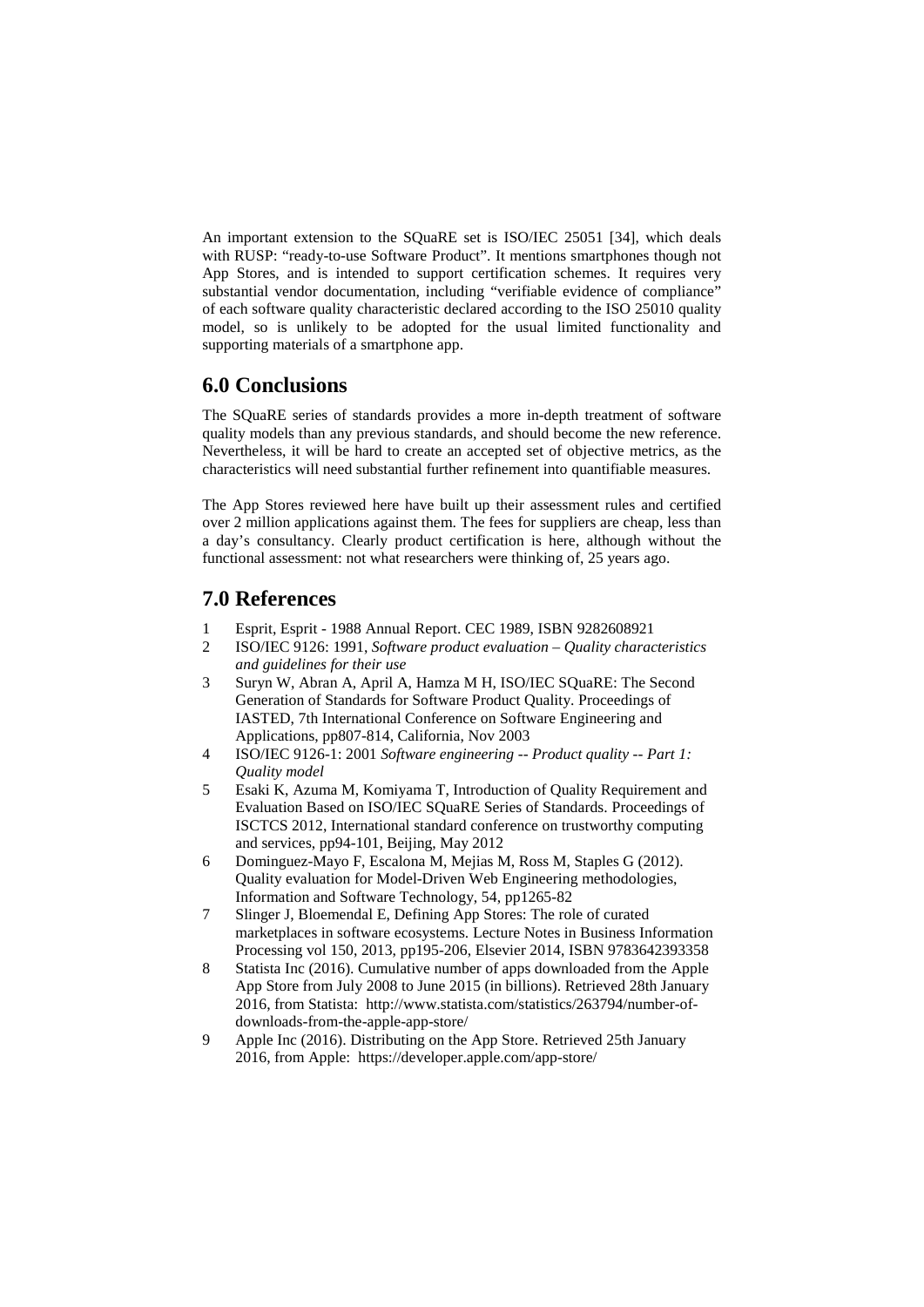- 10 Apple Inc (2016). App Store Review Guidelines. Retrieved 25th January 2016, from Apple: <https://developer.apple.com/app-store/review/guidelines/>
- 11 Apple Inc (2016), UI Design Dos and Don'ts. Retrieved 25th January 2016, from Apple: <https://developer.apple.com/design/tips/>
- 12 Apple Inc (2016). iOS Human Interface Guidelines. Retrieved 25th January 2016, from Apple: [https://developer.apple.com/library/ios/documentation/](https://developer.apple.com/library/ios/documentation/UserExperience/Conceptual/MobileHIG/) [UserExperience/Conceptual/MobileHIG/](https://developer.apple.com/library/ios/documentation/UserExperience/Conceptual/MobileHIG/)
- 13 Apple Inc (2016). Design Principles. Retrieved 25th January 2016, from Apple: [https://developer.apple.com/library/ios/documentation/](https://developer.apple.com/library/ios/documentation/‌‌UserExperience/Conceptual/MobileHIG/Principles.html#//apple_ref/doc/uid/TP40006556-CH4-SW1) [UserExperience/Conceptual/MobileHIG/Principles.html#//apple\\_ref/doc/uid/](https://developer.apple.com/library/ios/documentation/‌‌UserExperience/Conceptual/MobileHIG/Principles.html#//apple_ref/doc/uid/TP40006556-CH4-SW1) [TP40006556-CH4-SW1](https://developer.apple.com/library/ios/documentation/‌‌UserExperience/Conceptual/MobileHIG/Principles.html#//apple_ref/doc/uid/TP40006556-CH4-SW1)
- 14 NetMarketShare. Desktop Top Operating System Share Trend. Retrieved 28th January 2016, from Net Applications.com: <https://netmarketshare.com/>
- 15 Microsoft Corporation (2016). Windows hardware certification. Retrieved 28th January 2016, from Microsoft: [https://msdn.microsoft.com/en](https://msdn.microsoft.com/en-us/windows/hardware/gg463010)[us/windows/hardware/gg463010](https://msdn.microsoft.com/en-us/windows/hardware/gg463010)
- 16 Microsoft Corporation (2016). Enterprise Cloud Application Logo Certification Program. Retrieved 28th January 2016, from Microsoft: <https://msdn.microsoft.com/enterprisecloudcertified>
- 17 Microsoft Corporation (2016). Certification requirements for Windows desktop apps, version 10, July 29, 2015. Retrieved 28th January 2016, from Microsoft: [https://msdn.microsoft.com/en](https://msdn.microsoft.com/en-us/library/windows/desktop/hh749939.aspx)[us/library/windows/desktop/hh749939.aspx](https://msdn.microsoft.com/en-us/library/windows/desktop/hh749939.aspx)
- 18 Eddy N, (Feb 16, 2009). MWC: Nokia Announces 'Smart Store' Ovi. Retrieved 26th January 2016, from eWEEK.com: [http://www.eweek.com/c/](http://www.eweek.com/c/‌‌a/‌Mobile-and-Wireless/MWC-Nokia-Announces-Smart-Store-Ovi) [a/Mobile-and-Wireless/MWC-Nokia-Announces-Smart-Store-Ovi](http://www.eweek.com/c/‌‌a/‌Mobile-and-Wireless/MWC-Nokia-Announces-Smart-Store-Ovi)
- 19 Whitney L (July 16, 2015). Microsoft offers all-inclusive app store for PCs, tablets and phones. Retrieved 26th January 2016, from CNET Software: [http://www.cnet.com/news/microsoft-opens-all-inclusive-app-store-for-pcs](http://www.cnet.com/news/microsoft-opens-all-inclusive-app-store-for-pcs-tablets-and-phones/)[tablets-and-phones/](http://www.cnet.com/news/microsoft-opens-all-inclusive-app-store-for-pcs-tablets-and-phones/)
- 20 ISO/IEC 25000: 2014, *Systems and software engineering -- Systems and software Quality Requirements and Evaluation (SQuaRE) – Guide to SQuaRE.*
- 21 Apple Inc (2016). Starting and Stopping. Retrieved 25th January 2016, from Apple: [https://developer.apple.com/library/ios/documentation/](https://developer.apple.com/library/ios/documentation/UserExperience/Conceptual/MobileHIG/StartingStopping.html#//apple_ref/doc/uid/TP40006556-CH52-SW1) [UserExperience/Conceptual/MobileHIG/StartingStopping.html#//apple\\_ref/d](https://developer.apple.com/library/ios/documentation/UserExperience/Conceptual/MobileHIG/StartingStopping.html#//apple_ref/doc/uid/TP40006556-CH52-SW1) [oc/uid/TP40006556-CH52-SW1](https://developer.apple.com/library/ios/documentation/UserExperience/Conceptual/MobileHIG/StartingStopping.html#//apple_ref/doc/uid/TP40006556-CH52-SW1)
- 22 Microsoft Corporation (2016). Write a great app description. Retrieved 26th January 2016, from Microsoft: [https://msdn.microsoft.com/en](https://msdn.microsoft.com/en-gb/library/windows/apps/mt148564.aspx)[gb/library/windows/apps/mt148564.aspx](https://msdn.microsoft.com/en-gb/library/windows/apps/mt148564.aspx)
- 23 Oriol M, Marco J, Franch X (2014). Quality models for web services: A systematic mapping. Information and Software Technology, 56, pp1167-82
- 24 Biscoglio I, Marchetti E, Definition of Software Quality Evaluation and Measurement Plans, Proceedings of ICSOFT, 9th International Joint Conference on Software Technologies pp63-80, Vienna, August 2014 in Communications in computer and information science. Number 555. Springer 2015, ISBN: 978-3-319-25578-1